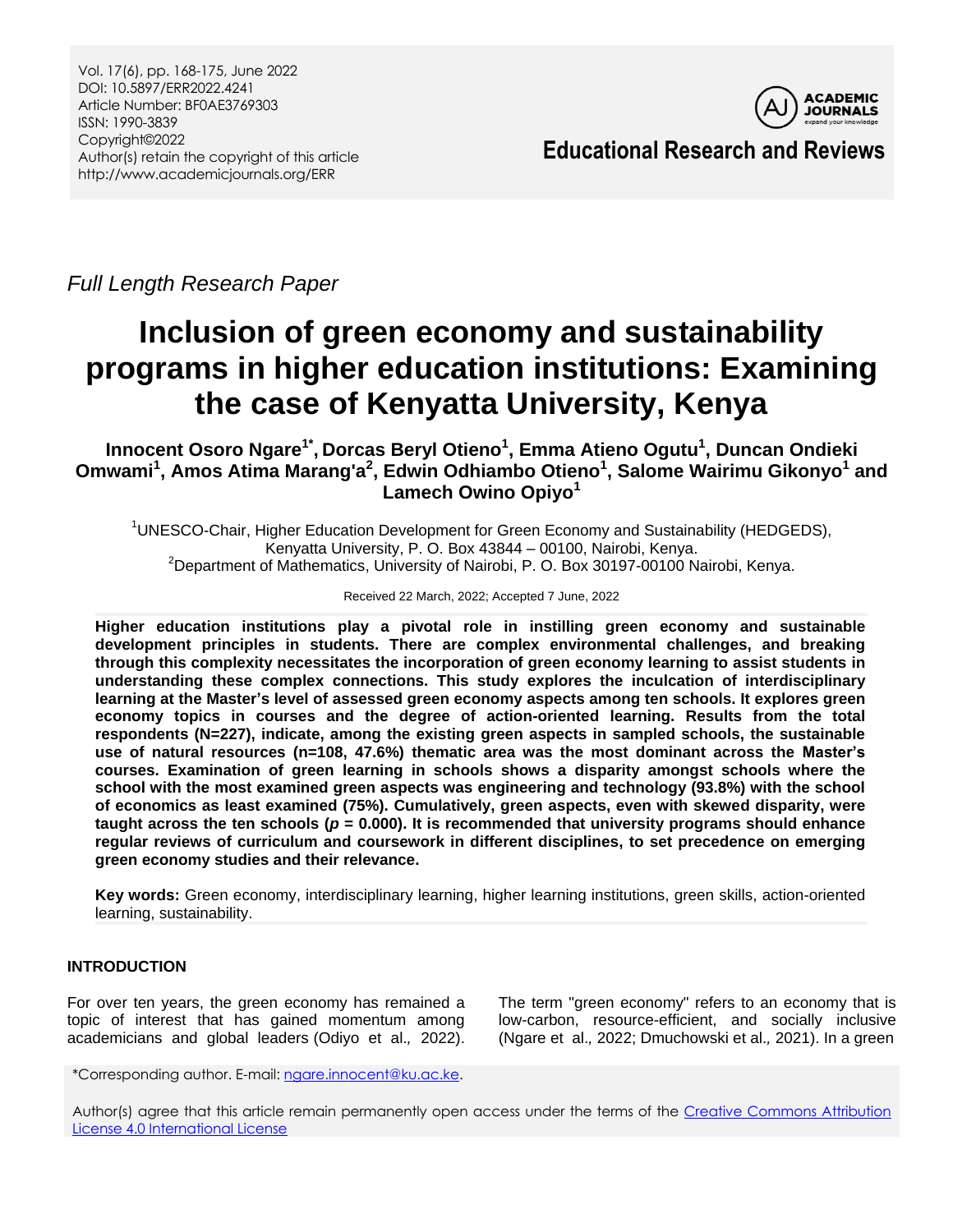economy, public and private investment in economic activities, infrastructure, and assets that allow for lower carbon emissions and pollution, improved energy and resource efficiency, and the preservation of biodiversity and ecosystem services drives employment and income development. For academicians, what has become increasingly of interest is the need for education for sustainable growth (Chaleta et al.*,* 2021). Agenda 21 acknowledges the value of including the higher education sector in the quest for a lasting environmental solution (Nordén and Avery, 2021). In the quest to equip individuals with the knowledge, ability, values, and attitude needed to live in, develop, and support consumption and resource-efficient societies with sustainable modes of production and consumption, institutions of higher learning continue to be an opportunity to explore (Handayani et al.*,* 2021).As a result of this, we have witnessed the emergence of "green campuses," or institutions that incorporate green practices into their everyday operations in order to reduce their carbon footprint while fostering long-term growth. These institutions provide centers for students to create a multifunctional approach to environmental sustainability through curriculum creation, teaching and research, facilities and operations, student participation, governance and administration, and finally community involvement (Ribeiro et al., 2021). On the 20th and 22nd of June 2012, the United Nations Conference on Sustainable Development (Rio+20) was held in Rio de Janeiro, Brazil. It resulted in a targeted political outcome paper that includes clear and actionable steps for achieving sustainable development (Soltau, 2021). By this time, environmentalists believed that the interventions were behind schedule, and that if we were to address a pressing global issue like climate change, global leaders needed to first track the execution of the Sustainable Development Goals. It has been more than 20 years, but as important as the green economy seemed then, and still seems now, there is still a lot that needs to be done to get countries started. Changing institutions and putting in place regulatory, tax, and economic policies, among other things, is one way to do this, but educational reform is even more important (Ali et al., 2021).

# **Green economy learning skills in universities**

For the world to transition to a low-carbon economy and achieve social, environmental, and economic sustainability, green skills are needed. Green skills first appeared with the invention of green technologies; whereby green skills were required for operations. This now shows why it is important to embrace green skills in today's development (Rosenberg et al., 2020). Green skills are the abilities, knowledge, values, and attitudes needed to achieve sustainability. Green skills will help learners prepare for jobs in industries other than their

current one. Green skills are essential for green jobs that contribute to preserving the quality of life, the environment, and social economic equity (Sern et al.*,* 2018). Changes in demand in the labor market result from a green economy. According to the literature, there is currently a low workforce with green skills, and many of these green skills are required in various sectors to promote sustainability. Although the job industry sectors require these green skills, most of the learning institutions have not yet included green skills learning in their learning strategy. Inadequate response to green skills training in educational institutions has far-reaching consequences for industries and the economy as a whole (Lotz-Sisitka and Ramsarup, 2019). In most developing countries, governments and institutions of learning have failed to address the green skills challenges that come with environmental issues and climate change. This shows that the training system is often isolated and this impacts negatively on the greening of industries and the green economy. The academic community has identified the need for green skills to facilitate the transition towards a green economy (Pavlova, 2018). Most occupations require green skills in order to appreciate the demands and issues that come with the greening of economies. According to a study conducted by the Organization for Economic Cooperation and Development (OECD)…ref, most countries have implemented environmental-related training programs, but have not included green skills in their learning strategy, particularly in developing countries, and Kenya is not an exception. Incorporation of green competencies should embed the teaching, educating, and professional competencies that are vital to promote the establishment of relevant strategies that contribute to green skills in learning institutions (Diep and Hartmann, 2016). There is a high demand for green skills in the fields of vocational education, universities, colleges, and also curriculum development. Additionally, there is less appropriate content for curriculum and design in the learning tasks in regards to green skills training. The curriculum of the learning institutions fails to meet the needs with respect to green skills. According to Kamis et al. (2016), 21st century green skills are essential and they are included in the list of skills that learners require to compete in the globalization era. The green economy has the ability to influence skills in green development, green technology development, and the development of green skills among workers. However, there are several green skills challenges that exist in training and education programs that require urgent action, one of them being inadequate capacity, resources, and inadequate support from relevant governments.

### **Interdisciplinary learning and green economy studies inculcation**

According to Sikand et al. (2021), interdisciplinary learning education offers a collaborative approach that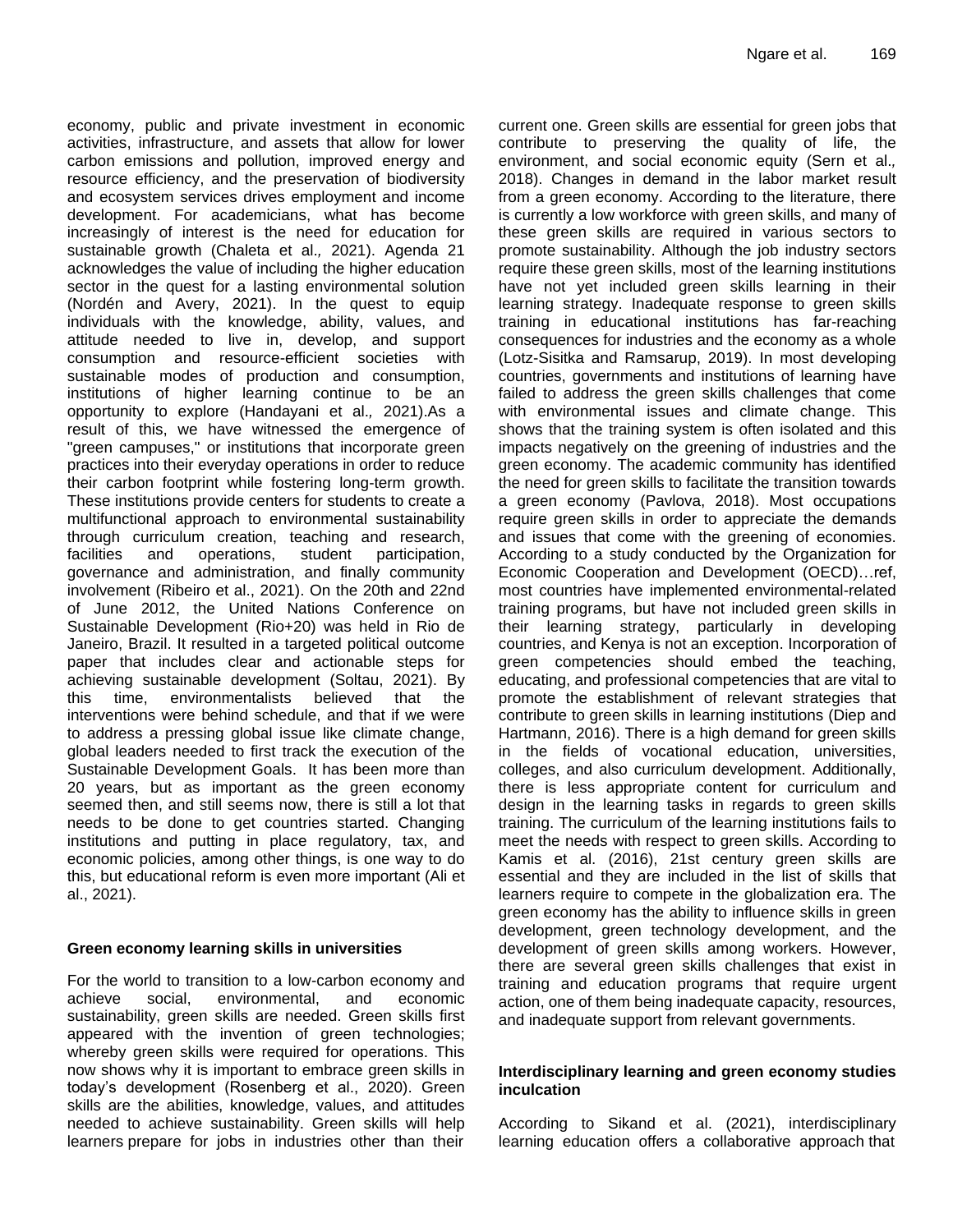**Table 1.** Student participation across ten schools.

| <b>Sampled Schools</b>                                         | Response (n) | %     |
|----------------------------------------------------------------|--------------|-------|
| School of pure and applied science                             | 20           | 8.81  |
| School of public health and applied human sciences             | 21           | 9.25  |
| School of humanities and social science                        | 21           | 9.25  |
| School of hospitality, tourism, and leisure studies            | 21           | 9.25  |
| School of engineering and technology                           | 16           | 7.05  |
| School of economics                                            | 20           | 8.81  |
| School of environmental studies                                | 41           | 18.06 |
| School of creative and performing arts, film and media studies | 20           | 8.81  |
| School of agriculture and enterprise development               | 27           | 11.89 |
| School of business                                             | 20           | 8.81  |
| Total                                                          | 227          | 100   |

Source: Authors

helps approach multifaceted topics. Learners require interdisciplinary knowledge so as to solve complex challenges and problems of the 21st century, such as climate change and environmental pollution. Green economy has a capacity that provides a comprehensive and strong interdisciplinary approach based on environmental science rather than being in the sub-set of economics however it has gained a slow intake (Bassachs et al.*,* 2020). Severity of environmental crises requires a more radical curriculum, and this implies that a model of interdisciplinarity teaching in institutions is required.

Higher education institutions play a critical role in educating students about the importance of a green economy and long-term sustainability. It is necessary to teach students about the green economy in order to fully comprehend these complex connections in the environment (Krishnan and Nandhini, 2020). The transition to a green economy has sparked the development of green skills so as to fulfill the requirements of green-collar employees. Green economy education and teaching will act as a catalyst for graduates to enter the green job market. Elements of green learning need to be applied as early as possible to students so as to make them competent citizens in all aspects and to maintain environmental balance (Thirupathy and Mustapha, 2020). For green economy studies to be taught at learning institutions, new educational curricula are required so as to help professionals develop appropriate skills and knowledge. There are currently few university courses developed that deal with green economy, indicating a significant gap and the need for more green economy study courses and learning in institutions. Although many higher education institutions around the world began introducing environmental-related programs, sustainability and green economy aspects have recently become a hot topic. According to Wang and Teng (2019), education in the twenty-first century must prepare students to face interconnected social, economic, and environmental problems. This now calls for interdisciplinary learning among students to foster a green economy and a sustainable future.

#### **METHODOLOGY**

#### **Scope**

The study was conducted at Kenyatta University targeting postgraduate students. The university has a total of seventeen schools that embed interdisciplinary learning in their curriculums and research. A descriptive research survey design guided the study targeting over 50% of total seventeen schools in the institution where, 10 schools (58%) took part. Approximately 300 respondents were targeted, where only 227 respondents responded to the survey through systematic random sampling, giving 75.6% response rate. A response rate above 70% (≥0.7) is reliable when conducting field research studies (Amirrudin et al.*,* 2021).

#### *Distribution of schools' response index*

The response indexes for the ten schools were as follows; School of pure and applied science (8.81%), School of public health and applied human sciences (9.25%), School of humanities and social science (9.25%), School of hospitality, tourism, and leisure studies (9.25%), School of engineering and technology (7.05%), School of economics (8.81%), School of creative and performing arts, film and media studies (8.81%), School of business (8.81%), and School of agriculture and enterprise development (11.89%) (Table 1).

#### **Sampling and exclusion criteria**

The study purposively sampled schools. Schools with more than three departments and at least four postgraduate programmes were selected. Master's students were randomly selected from the ten schools with a requisite being an ongoing student in a respective masters programmed at Kenyatta University.

#### **Data collect and analysis**

Closed ended questionnaires with key thematic areas on green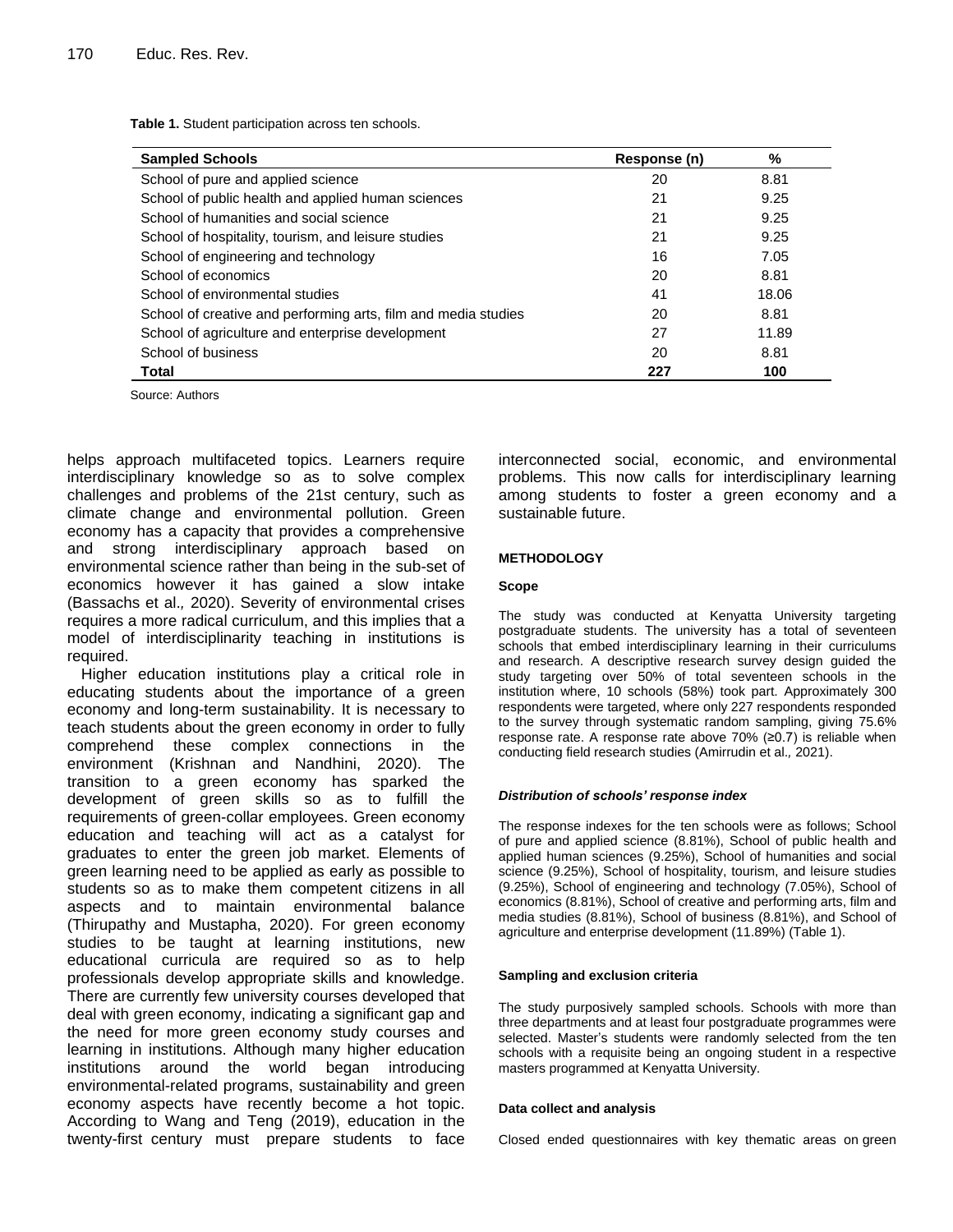|                                             | DK. |      | N  |     | <b>SL</b> |      | м  |      | Si  |      | <b>SD</b> |
|---------------------------------------------|-----|------|----|-----|-----------|------|----|------|-----|------|-----------|
| Green economy topics in courses             | n   | $\%$ | n  | %   | N         | %    | n  | %    | n   | %    |           |
| Globalization and sustainable development   | 12  | 5.3  | 12 | 5.3 | 34        | 15   | 95 | 41.9 | 74  | 32.6 | 1.077     |
| Education for sustainable development       | 7   | 3.1  | 5  | 2.2 | 72        | 31.7 | 72 | 31.7 | 71  | 31.3 | 0.990     |
| Green economy                               | 10  | 4.4  | 56 | 25  | 55        | 24.2 | 61 | 26.9 | 45  | 19.8 | 1.175     |
| Environmental policy and management         | 7   | 3.1  | 25 | 11  | 63        | 27.8 | 62 | 27.3 | 70  | 30.8 | 1.109     |
| Land ethics and sustainable agriculture     | 10  | 4.4  | 45 | 20  | 75        | 33   | 58 | 25.6 | 39  | 17.2 | 1.107     |
| Urban ecology and social justice            | 13  | 5.7  | 43 | 19  | 72        | 31.7 | 70 | 30.8 | 29  | 12.8 | 1.084     |
| Environmental philosophy                    | 20  | 8.8  | 46 | 20  | 77        | 33.9 | 43 | 18.9 | 41  | 18.1 | 1.202     |
| Population, women and development           | 7   | 3.1  | 33 | 15  | 55        | 24.2 | 75 | 33   | 57  | 25.1 | 1.103     |
| Renewable energy                            | 13  | 5.7  | 29 | 13  | 70        | 30.8 | 55 | 24.2 | 60  | 26.4 | 1.176     |
| Green design/architecture                   | 26  | 11.5 | 51 | 23  | 37        | 16.3 | 73 | 32.2 | 40  | 17.6 | 1.292     |
| Green financing/investment                  | 26  | 11.5 | 43 | 19  | 47        | 20.7 | 61 | 26.9 | 50  | 22   | 1.312     |
| Sustainable use of natural resources        | 10  | 4.4  | 21 | 9.3 | 35        | 15.4 | 53 | 23.3 | 108 | 47.6 | 1.184     |
| Promoting creation of green jobs            | 17  | 7.5  | 35 | 15  | 45        | 19.8 | 60 | 26.4 | 70  | 30.8 | 1.275     |
| Green innovation and technology development | 18  | 7.9  | 33 | 15  | 36        | 15.9 | 68 | 30   | 72  | 31.7 | 1.281     |
| Reduction of environmental health risks     | 8   | 3.5  | 28 | 12  | 68        | 30   | 53 | 23.3 | 70  | 30.8 | 1.143     |

**Table 2.** The extent schools offered green economy and sustainability courses.

DK-Don't Know; M-Moderately; N-None; SL-Slightly; SD-Standard Deviation. Source: Authors

economy and curricula were coded on Google Docs and a unique link was generated that was shared across the postgraduate Master's students. To participate in the study, each postgraduate student had to use their Institution Identification Document (ID) and corporate email to register and activate the link and activate survey questionnaire. This limited any probable duplication or participation of data collection exercise twice in addition, to observe World Health Organization protocols against COVID-19 infections and spread (Turke et al.*,* 2021). Data are analyzed descriptively with identifiable frequencies and percentages and presented through tables and figures. Further statistical test on examining of green economy aspects in curriculum for Masters programmes was done by Chi-Square at a significance of (P≤0.05).

# **RESULTS AND DISCUSSION**

#### **The extent to which your school provides courses in green economy and sustainability**

The respondents indicated the extent to which their respective Master's programmes provided that inculcated green economy and sustainability aspects. The following green economy topics were assessed: green economy, renewable energy, green financing, green innovation and technology development, sustainable use of natural resources, green design or architecture, environmental policy and management (Table 2). Results in Table 2 show assessment of relevant topics from postgraduate programmes across different schools. Green economy (n  $= 61, 26.9\%, SD 1.175$  was moderate, education for sustainable development ( $n = 72, 31.7\%$ , SD 0.990) was slightly, green design and architecture ( $n = 73$ , 32.2%, SD 1.292) was moderate, green financing or investment

 $(n = 61, 26.9%)$  was moderate, and promoting the creation of green jobs ( $n = 70$ , 30.8%, SD 1.275) was moderate. The result clearly indicates that sustainable use of natural resources (n=108, 47.6%, SD 1.184) is the key significant course that was dominant across all Master's courses. Thus, it indicated the extent to which they had interacted with green studies thematic areas in courses within their disciplines. These findings echoe (Mikhno et al.*,* 2021) that green economy studies have become critical globally and domiciling them in academia could transition interdisciplinary learning aspects and minds through curriculum development. The world is progressing, but not at the rate envisaged, as individual countries demonstrate leadership by enacting national green growth and economic strategies that promote academia. Several large-scale initiatives have enhanced development while remaining sustainable (Ali et al.*,* 2021). We may look to the Republic of Korea, which has a national strategy and a five-year plan for green growth, Mexico City, which has successfully pushed bus rapid transit (BRT), and China's renewable energy program as models. Namibia, in Africa, has successfully managed its natural resources to support the economy, society, and climate, exemplifying the word sustainability (D'amato and Korhonen, 2021). This is driven with green economy and competent learning paradigm. For instance, unemployment among Kenya's youths has reached crisis proportions. According to Kenya's National Bureau of Statistics, 39% of the country's 13.7 million youths are jobless (Shah et al., 2021; Alushula, 2020). This alarming unemployment trend can be addressed through interdisciplinary studies, green skills inculcation and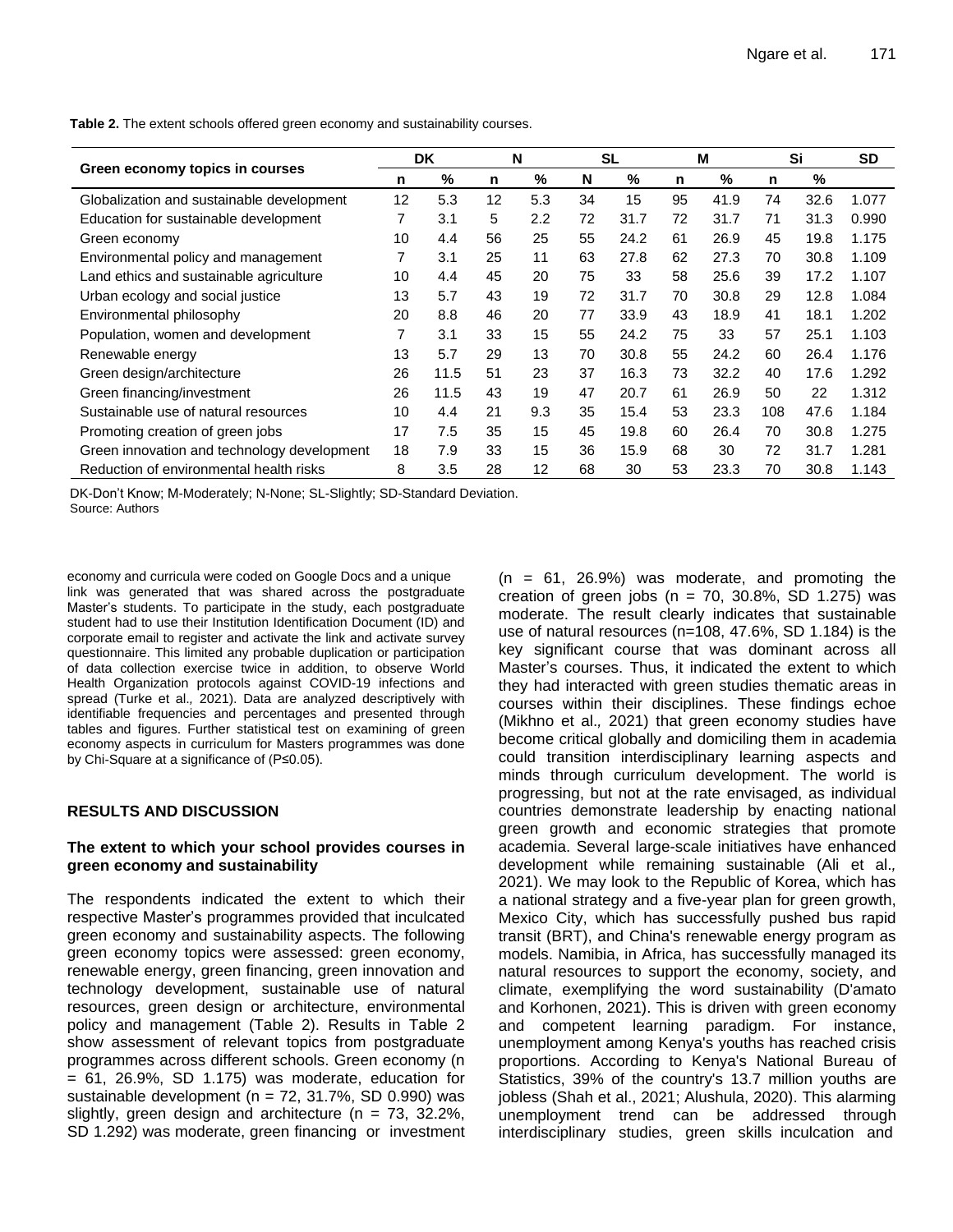

**Figure 1.** Green economy action learning and sustainability issues. Source: Authors

**Table 3.** Preferred green economy and sustainability teaching and learning method.

| Appropriate teaching and learning method     | N   | %   |
|----------------------------------------------|-----|-----|
| Action-oriented teaching and learning method | 152 | 67  |
| Holistic teaching and learning method        | 68  | 30  |
| Learning through all senses                  |     | 3.1 |
| Total                                        | 227 | 100 |

Source: Authors

#### competence-based curriculum.

#### **Action-oriented green economy learning method**

Green economy learning and its applications in ten schools at Kenyatta University are shown in Figure 1. The learners were assessed to ascertain the extent to which application of action-oriented teaching and learning methods and programs can address green economy and sustainability. The results indicate that, on a scale of five, slightly (38.8%), significantly (7.5%), none (8.4%), moderately (37%) and do not know (8.4%) respectively. From the findings, the respondents indicated that the existing programs slightly or moderately addressed green issues at 38.8 and 37% respectively. Even with this response tally, some responses did not know nor felt if action learning method was inculcated in the programs. It is therefore imperative to ascertain the route for such a response within the existing university curricula. Upscaling green economy skills is integral towards attainment of holistic interdisciplinary learning in academia (ONeill and Gibbs, 2014). In addition, Table 3 shows

three probable appropriate teaching and learning methods for green studies at Kenyatta University. Of all the respondents ( $n = 227, 100\%$ ), majority of the respondents preferred an action-oriented teaching method ( $n = 152, 67\%$ ). The other teaching and learning methods recorded were holistic teaching and learning methods ( $n = 68$ , 30%) and learning through all senses ( $n = 68$ = 7, 3.1%) (Table 3). This therefore shows green economy teaching to be embedded more in an actionoriented approach. However, from the findings, actionable green learning needs more upscaling, like the participatory action-oriented study of Green Care in Finland (Moriggi, 2021). More information on the significance of green care practices for processes of place-based sustainability transformations that can be emulated by Kenyan higher education institutions is provided in the study. As the world's population grows, many people are struggling to make ends meet, and the significant majorities are university graduates (Munro, 2011). While many blame the government for the lack of employment opportunities, companies appear to have a different perspective (Kamau and Wamuthenya, 2021). For them, the educational system has not provided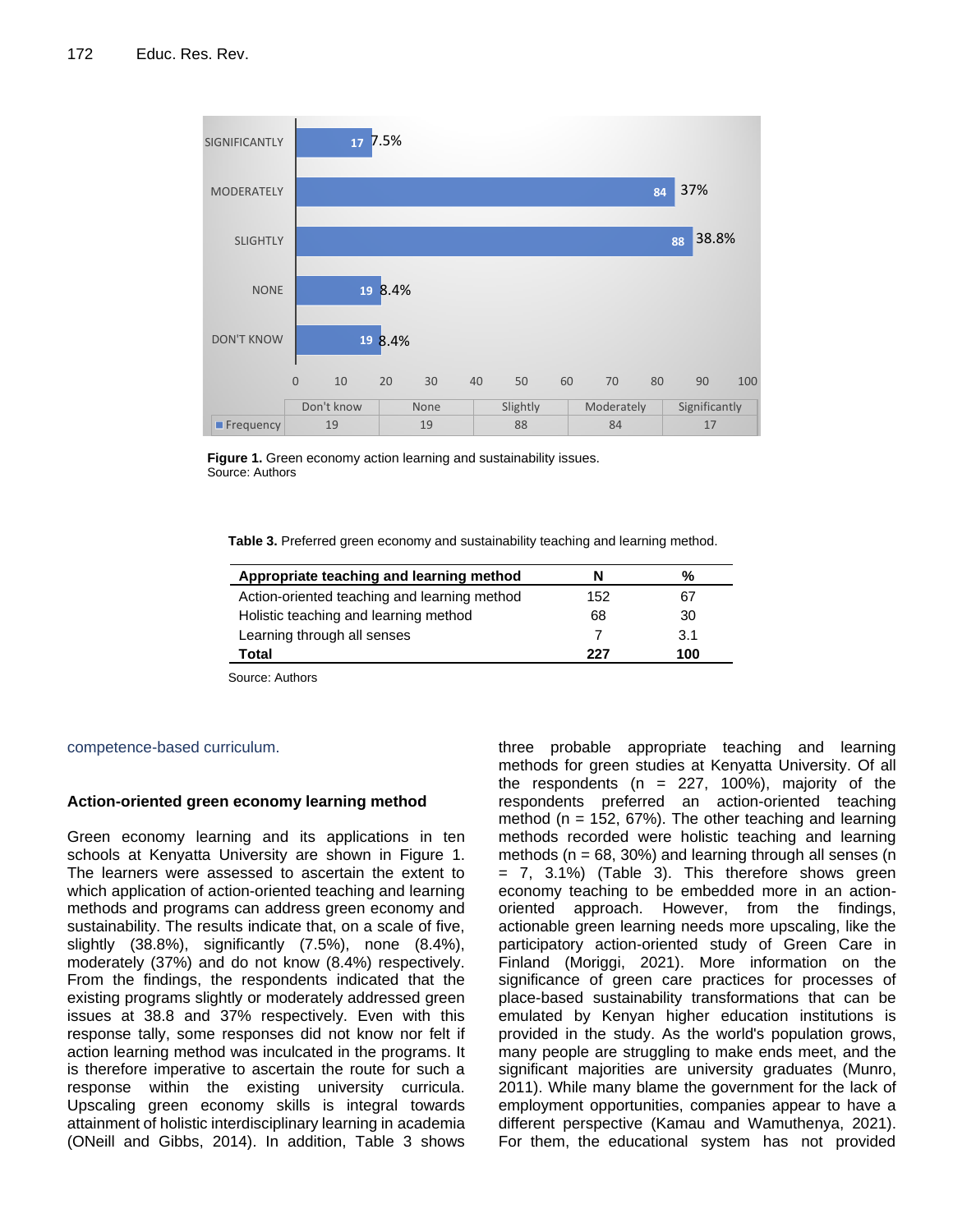

**Figure 2.** Green economy and sustainability aspects in coursework. Source: Authors

enough relevance to the labor market. Graduates are seen to be lacking in the skills required to prosper and support local organizations, civil society, enterprises, and civic institutions. This issue includes a lack of planning, inventing, and problem-solving skills (Tilak and Choudhury, 2021). To reduce poverty and environmental damage, green materials use at our lecture halls and teaching graduates the green skills is critical for a transformative green economy.

# **Assessment of green economy and sustainability aspects in coursework**

Figure 2 show an examination of green economy aspects in coursework. The Master's students  $(N = 227)$  indicated their responses accordingly. From the three choices of response, the majority of the students ( $n = 147, 64.7\%)$ responded "Yes," the No responses were recorded  $(n =$ 59, 26%), and those who did not know were recorded (n = 21, 9.3%). The results therefore indicated the penetration of green economic and sustainability aspects during course examinations. A greener economic learning model is one that is well versed in different academic programs offered to learners (Breed and Mehrten*,* 2022; Lee et al.*,* 2019). The findings agree with Newton et al. (2014) that it is widely assumed that new educational curricula are required to provide professionals with the necessary knowledge and abilities to successfully expand the green economy. At the moment, there are just a few institutions of higher learning that are devoted solely to the green economy, owing to its recent beginnings.

# **Postgraduate students' response on examination green economy aspects per school**

The assessment of the green economy and sustainability

per school is shown in Table 4 respectively. The results show the School of Engineering and Technology leading all other schools with a response rate of  $n = 15, 93.8\%$ ), followed by the School of Environmental Studies ( $n = 36$ , 87.8%). The 3<sup>rd</sup> highest response was from the School of Agriculture and Enterprise Development ( $n = 20, 74.1\%$ ). Other schools had a response rate of above 50%, meaning an above average examination of green economy aspects in exams. However, only two schools had a leading negative (No) response; the school of economics ( $n = 15, 75\%$ ) and the school of pure and applied sciences ( $n = 12, 60\%$ ) (Table 4). Learners tend to respond differently to how they perceive interdisciplinary programs. Green economy learning is an emerging concept on which global higher institutions of learning base their focus (Sharma and Sharma, 2021).

To check on the significance of the association between school and the students' response to the question, "Are green economy and sustainability aspects assessed or examined in theory coursework?" Table 5 shows a significance index ( $\chi^2$  = 37.267, df = 9, p = 0.000). Therefore, the students' responses were found to be significant.

# **Conclusion**

Achieving sustainability will necessitate training processes at various levels as well as teaching programs in green economy and sustainability (Abd et al., 2019). Institutions need to include green economy leaning in every degree and educational program taught. This will ensure learners work in productive sectors. Learners fail to connect theory with practice, and therefore, inclusion of green economy learning will help design students translate conceptual approaches into practice (Affolderbach, 2020). The green approach is taking a step ahead with the integration of green economy teaching in schools. The vital aspects of green economic studies are to impart positive knowledge and skills so as to impart positive and best practices from generation to generation. The aim of green economy teaching is to create a sustainable mindset in terms of social, environmental, and economic sustainability. Green economy teaching should be aimed at empowering learners with the ability and desire to work towards sustainable development.

# **Recommendations**

Interdisciplinary programmes in the institutions of higher learning should be developed that domicile green economy aspects where, green skills and research are visualized. Institutions of higher learning should therefore strive to green learning, research, operations, and service in order to model and educate for sustainability to fulfill their mission and better prepare students for citizenship and green jobs. A number of green programs and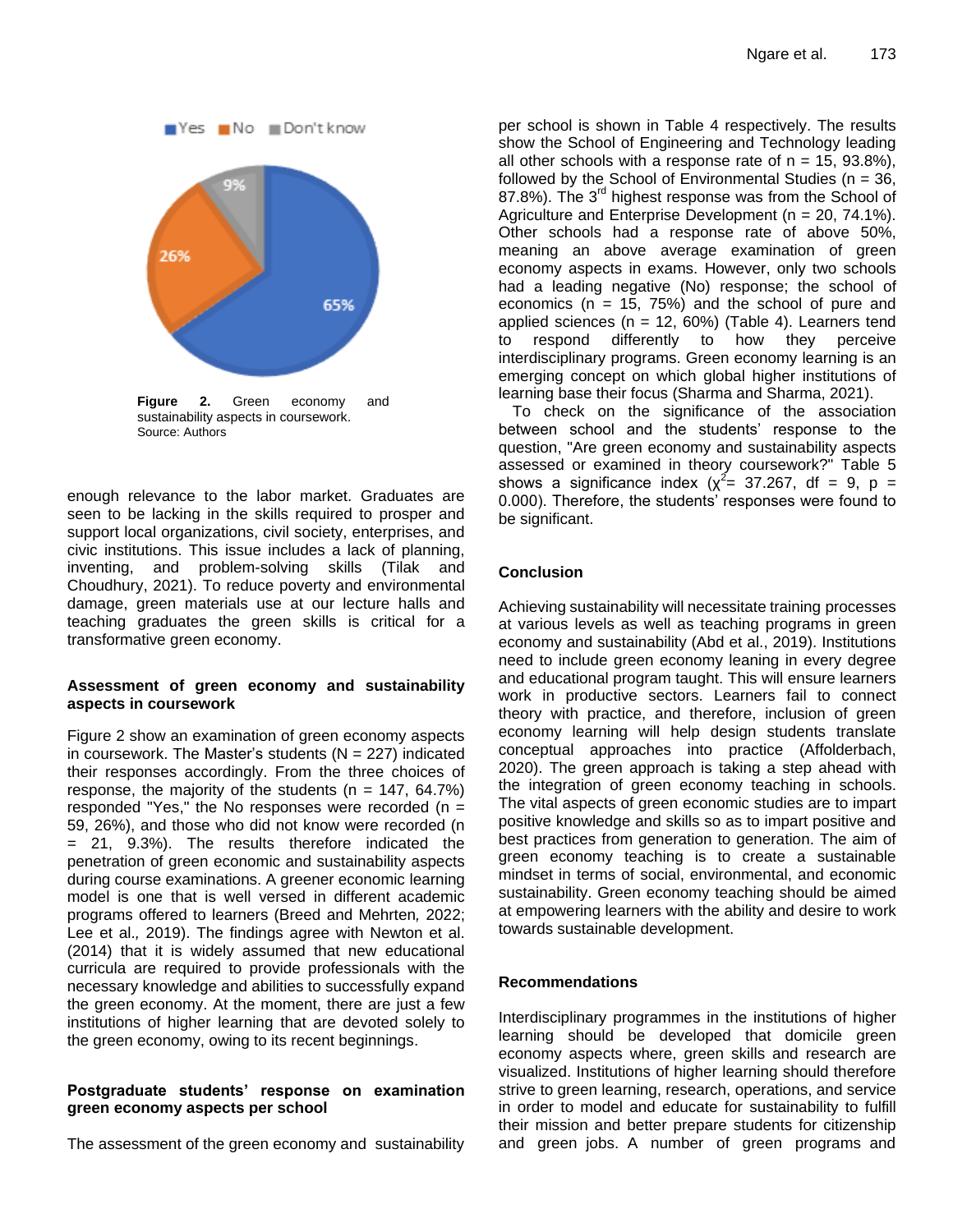**Table 4.** Students response on examination green economy aspects per school.

|                                                              | Are green economy and sustainability aspects<br>assessed or examined in theory coursework? |            |    |      |  |  |
|--------------------------------------------------------------|--------------------------------------------------------------------------------------------|------------|----|------|--|--|
| School                                                       |                                                                                            | <b>Yes</b> |    | No.  |  |  |
|                                                              | n                                                                                          | %          | N  | %    |  |  |
| School of Agriculture and Enterprise Development             | 20                                                                                         | 74.1       |    | 25.9 |  |  |
| <b>School of Business</b>                                    | 12                                                                                         | 60.0       | 8  | 40.0 |  |  |
| School of Creative and Performing Arts, Film & Media Studies | 14                                                                                         | 70.0       | 6  | 30.0 |  |  |
| School of Economics                                          | 5                                                                                          | 25.0       | 15 | 75.0 |  |  |
| School of Engineering and Technology                         | 15                                                                                         | 93.8       |    | 6.3  |  |  |
| <b>School of Environmental Studies</b>                       | 36                                                                                         | 87.8       | 5  | 12.2 |  |  |
| School of Hospitality Tourism and Leisure Studies            | 12                                                                                         | 57.1       | 9  | 42.9 |  |  |
| School of Humanities & Social Sciences                       | 12                                                                                         | 57.1       | 9  | 42.9 |  |  |
| School of Public Health and Applied Human Sciences           | 13                                                                                         | 61.9       | 8  | 38.1 |  |  |
| School of Pure and Applied Sciences                          | 8                                                                                          | 40.0       | 12 | 60.0 |  |  |

Source: Authors

**Table 5.** Green economy aspects on coursework examination.

|        | <b>Pearson Chi-Square Tests</b> |                                                                            |
|--------|---------------------------------|----------------------------------------------------------------------------|
|        |                                 | Are green economy and sustainability aspects examined in theory coursework |
|        | Chi-square                      | 37.267                                                                     |
| School | df                              |                                                                            |
|        | Sia.                            | 0.000                                                                      |

Significance: p≤0.05.

Source: Authors

initiatives are helping to shift higher education culture toward a goal of sustainability. A periodic review of curriculum provides new perspectives on the educational setting, the subject matter being taught, and the educational process. The new ideas from the review call for a much more integrated and comprehensive strategy for formal education to include green co-curricular activities on campus and in the community, and they must be implemented promptly. University programs should enhance regular reviews for curriculum and coursework in different disciplines to set precedence on emerging green economy studies and its relevance.

# **CONFLICT OF INTERESTS**

The authors have not declared any conflict of interests.

#### **REFERENCES**

Abd Hamid MZ, Hassan Z, Nordin MS, Kamin Y, Atan NA, Suhairom N (2019). Generic Green Skills in Teaching and Learning: Meaning and Implementation. Universal Journal of Educational Research 7(12A):121-126.

- Affolderbach J (2020). Translating green economy concepts into practice: ideas pitches as learning tools for sustainability education. Journal of Geography in Higher Education pp. 1-18.
- Ali EB, Anufriev VP, Amfo B (2021). Green economy implementation in Ghana as a road map for a sustainable development drive: A review. Scientific African 12:e00756.
- Alushula P (2020). Census: 39pc Of Kenya Youth Are Unemployed. Business **Daily.** https://www.businessdailyafrica.com/bd/economy/census-39pc-ofkenya-youth-are-unemployed-2281430.
- Amirrudin M, Nasution K, Supahar S (2021). Effect of Variability on Cronbach Alpha Reliability in Research Practice. Jurnal Matematika, Statistika dan Komputasi 17(2):223-230.
- Bassachs M, Cañabate D, Serra T, Colomer J (2020). Interdisciplinary Cooperative Educational Approaches to Foster Knowledge and Competences for Sustainable Development. Sustainability 12(20):8624.
- Breed C, Mehrten H (2022). Using "Live" Public Sector Projects in Design Teaching to Transform Urban Green Infrastructure in South Africa. Land 11(1):45.
- Chaleta E, Saraiva M, Leal F, Fialho I, Borralho A (2021). Higher Education and Sustainable Development Goals (SDG)—Potential Contribution of the Undergraduate Courses of the School of Social Sciences of the University of Évora. Sustainability 13(4):1828.
- D'amato D, Korhonen J (2021). Integrating the green economy, circular economy and bioeconomy in a strategic sustainability framework. Ecological Economics 188:107143.
- Diep PC, Hartmann M (2016). Green Skills in Vocational Teacher Education–a model of pedagogical competence for a world of sustainable development. TVET@Asia 6:1-19.